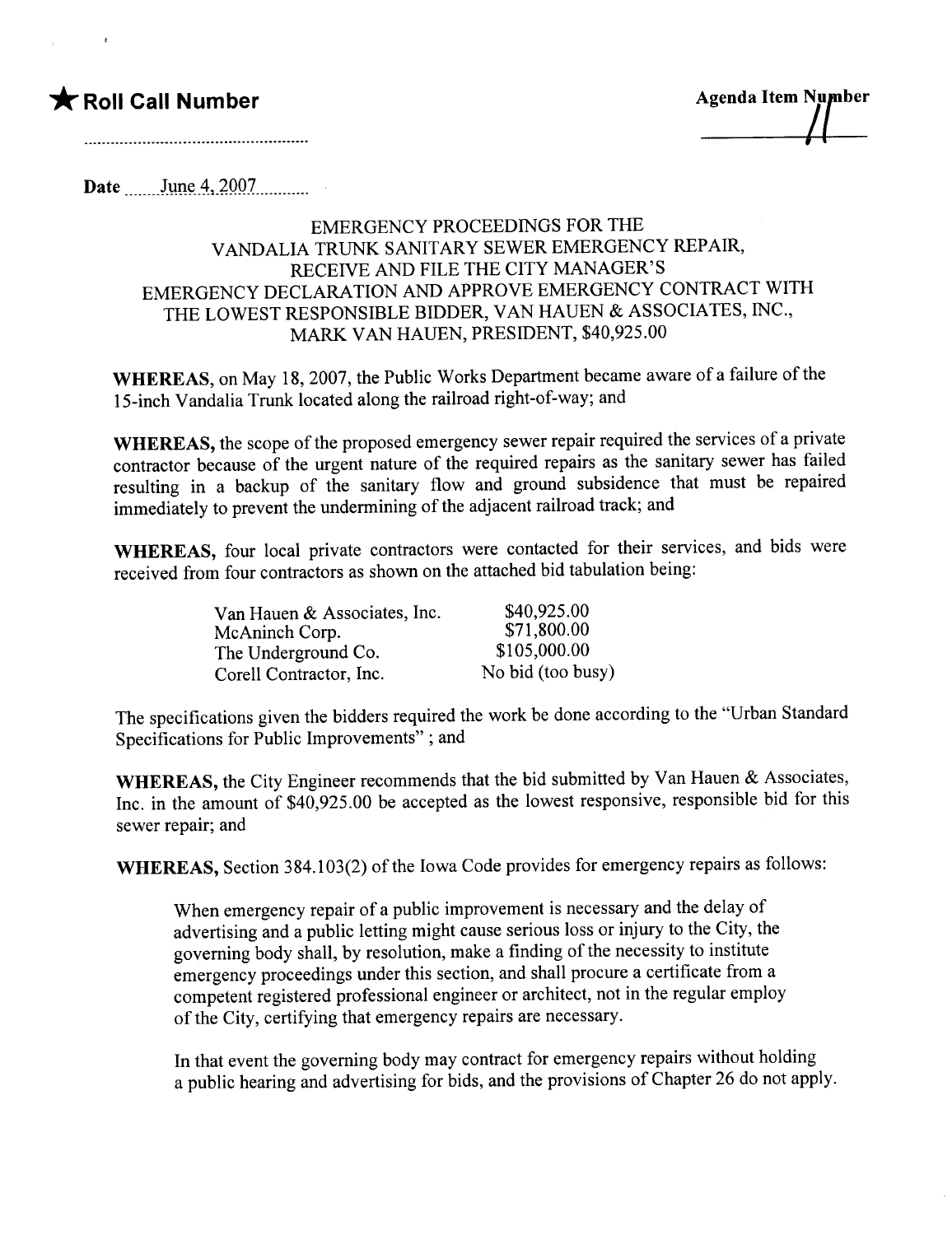## \* Roll Call Number Agenda Item Number



Date .\_\_\_\_)tlnt-A,.~QQ1.\_\_\_...\_\_

WHEREAS, H.R. Veenstra, Jr., P.E., of Veenstra & Kimm has inspected the site and has recommended in the attached letter that emergency repair action be taken; and

WHEREAS, on May 23,2007, the City Manager declared this sewer repair an emergency to be constructed immediately, waived the bidding requirements and directed the City Engineer to prepare an emergency contract with Van Hauen & Associates, Inc. in the amount of \$40,925.00 for City Council approval at the next available meeting (see attached memo).

NOW, THEREFORE, BE IT RESOLVED BY THE CITY COUNCIL OF THE CITY OF DES MOINES, IOWA: That the aforesaid action of the City Manager and the City Engineer, is hereby expressly approved, ratified, and confirmed.

BE IT FURTHER RESOLVED: That the Council makes a finding of necessity to institute emergency repairs under Subsection 384.103(2) of the Code of Iowa for the Vandalia Trunk Sanitary Sewer Emergency Repair.

BE IT FURTHER RESOLVED: That the Mayor is hereby authorized and directed to execute a contract with Van Hauen & Associates, Inc. for emergency sanitary sewer repair identified as Vandalia Trunk Sanitary Sewer Emergency Repair, Activity ID 07-2007-007, subject to receipt of the contract and certificate of insurance and approval of same by the City Legal Department.

Activity ID 07-2007-007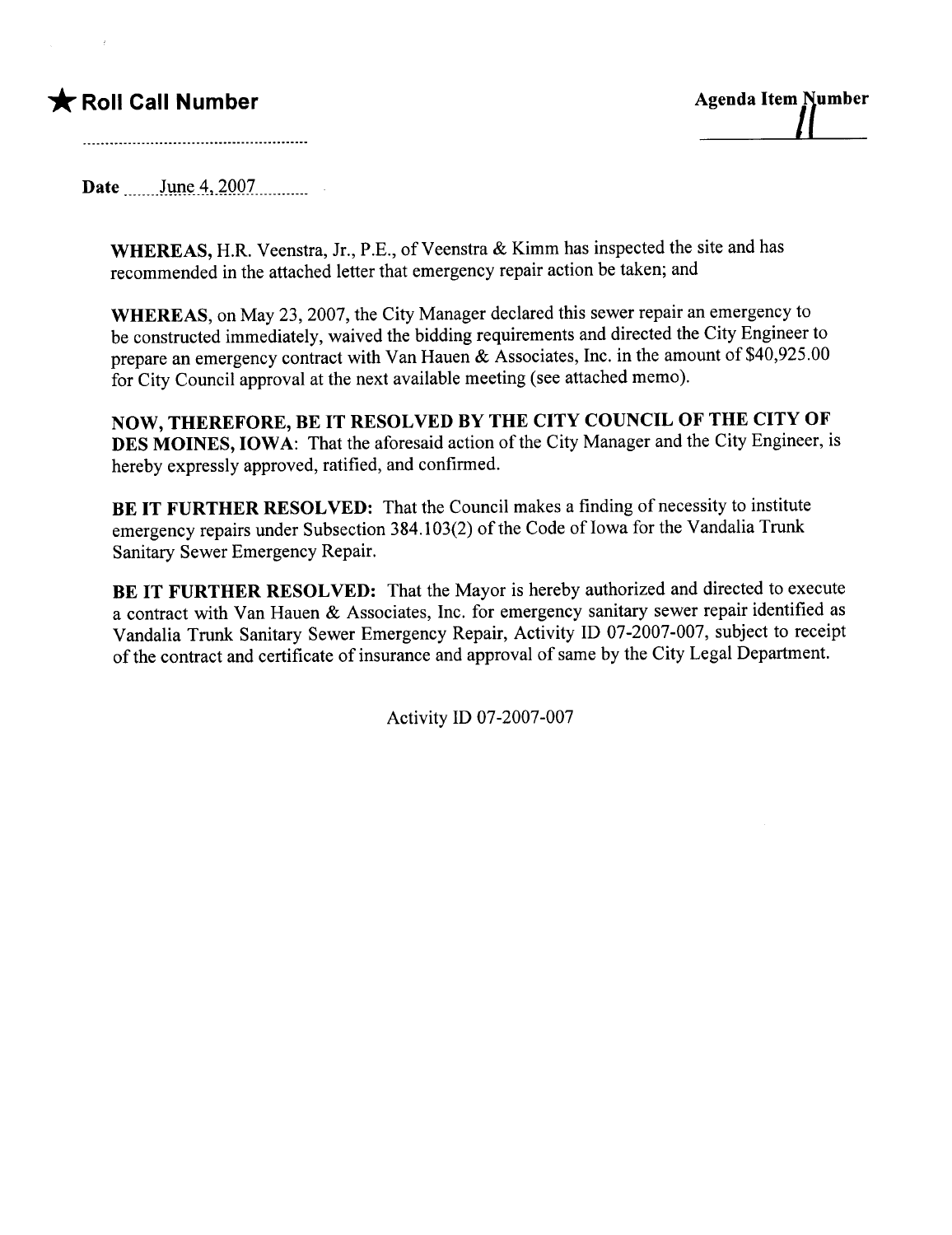# \* Roll Call Number Agenda Item Nymber

Date \_\_\_..)tlnç\_A,.~QQ1..\_\_\_\_..\_\_

Moved by to adopt. FUNDS AVAILABLE

FORM APPROVED:

Kathleen Vanderpoo Deputy City Attorney

**Allen McKinley** Des Moines Finance Director

Funding Source: 2007-08 CIP, Page Sanitary-5, City-wide Sanitary Sewers, SAE054, Sanitary Sewer Funds

| <b>COUNCIL ACTION</b> | <b>YEAS</b> | <b>NAYS</b> | <b>PASS</b> | <b>ABSENT</b>   | <b>CERTIFICATE</b>                                                                                                                                  |  |  |  |
|-----------------------|-------------|-------------|-------------|-----------------|-----------------------------------------------------------------------------------------------------------------------------------------------------|--|--|--|
| <b>COWNIE</b>         |             |             |             |                 |                                                                                                                                                     |  |  |  |
| <b>COLEMAN</b>        |             |             |             |                 | I, JODY WITMER, Chief Deputy City Clerk of<br>said City hereby certify that at a meeting of the<br>City Council of said City of Des Moines, held on |  |  |  |
| <b>HENSLEY</b>        |             |             |             |                 |                                                                                                                                                     |  |  |  |
| <b>KIERNAN</b>        |             |             |             |                 | the above date, among other proceedings the                                                                                                         |  |  |  |
| <b>MAHAFFEY</b>       |             |             |             |                 | above was adopted.<br>IN WITNESS WHEREOF, I have hereunto set my                                                                                    |  |  |  |
| <b>MEYER</b>          |             |             |             |                 |                                                                                                                                                     |  |  |  |
| <b>VLASSIS</b>        |             |             |             |                 | hand and affixed my seal the day and year first                                                                                                     |  |  |  |
| <b>TOTAL</b>          |             |             |             |                 | above written.                                                                                                                                      |  |  |  |
| <b>MOTION CARRIED</b> |             |             |             | <b>APPROVED</b> |                                                                                                                                                     |  |  |  |
|                       |             |             |             |                 |                                                                                                                                                     |  |  |  |
|                       |             |             |             | Mayor           | <b>Chief Deputy</b><br><b>City Clerk</b>                                                                                                            |  |  |  |

 $\mu$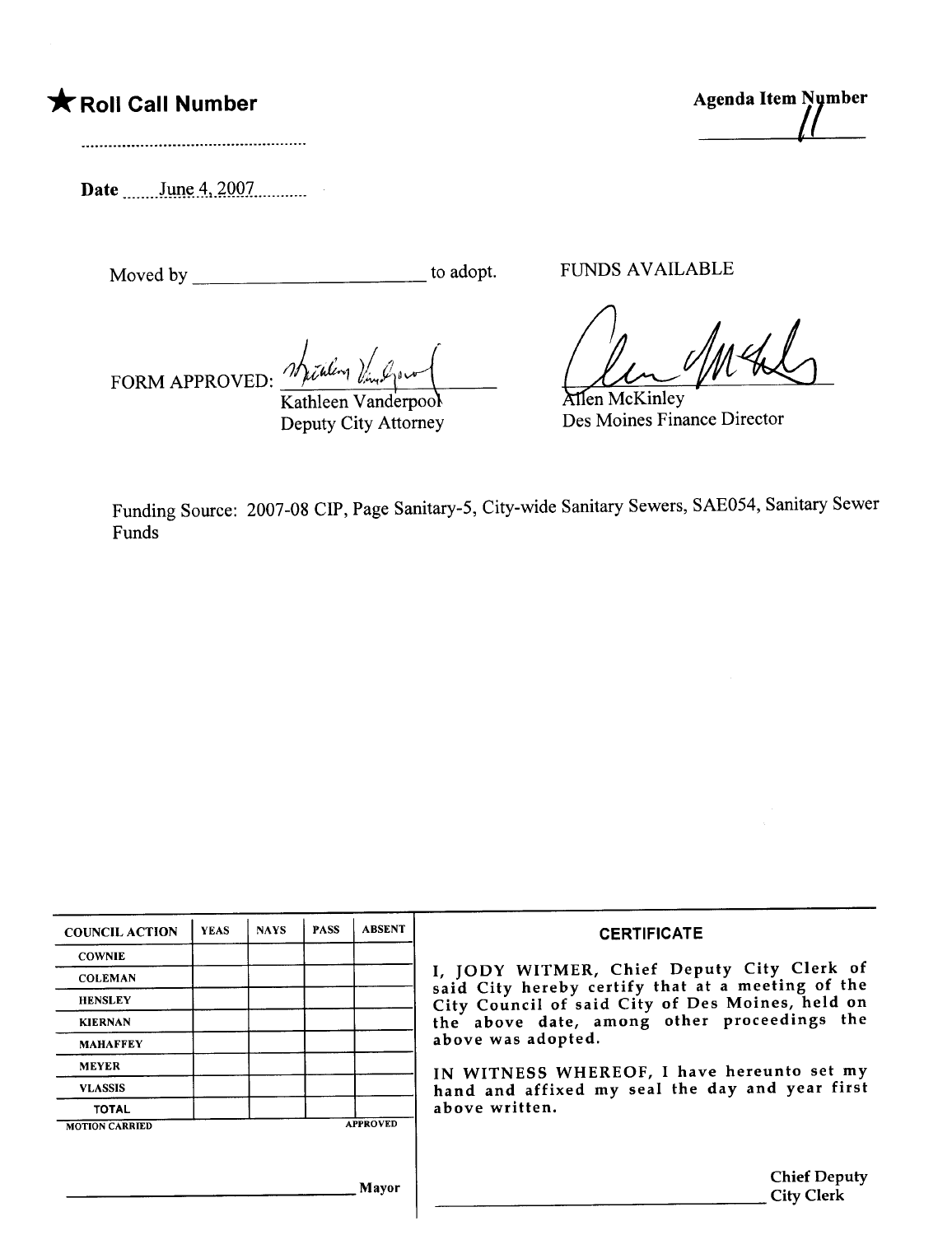#### CITY OF DES MOINES, IOWA ENGINEERIG DEPARTMENT

 $\int$ 

- TO: Rick Clark City Manager
- Jeb E. Brewer, P.E. City Engineer FROM:
- DATE: May 22, 2007
- RE: Vandalia Trunk Sanitary Sewer Emergency Repair Activity ID 07-2007-007

The Engineering Department has requested fax quotes from four sewer contractors for furnishing all material, labor, equipment, and surface restoration necessary to complete the emergency repair. The sanitary sewer has failed resulting in a backup of the sanitary flow and ground subsidence.

The proposed emergency sewer repair requires the services of a private contractor, since the Public Works Department could not provide the necessary repair. The repair needs to be completed immediately to prevent the undermining of the adjacent railroad track. Faxed quotes were received on May  $22$ ,  $2007$  (attached) being:

> Van Hauen & Assoc. McAninch Corp. The Underground Co. Corell Contractor, Inc.

\$40,925.00 \$71,800.00 \$105,000.00 No bid (too busy)

The specifications given the bidders required the work be done according to the "Urban Standard Specifications for Public Improvements". The Engineering Deparent recommends acceptance of the bid of \$40,925.00.

The Engineering Department requests that the City Manager declare this an emergency and waive the bidding requirements as provided in Section 384.103(2) of the Iowa Code.

Jeb<sup>E</sup>. Brewer, P.E. City Engineer

FUMDS AVAILABLE

Allen McKinley

Des Moines Finance Director

I concur with the City Engineer's recommendation and hereby declare this sewer repair an emergency to be constructed immediately, waive the bidding requirements, and direct the City Engineer to prepare an emergency contract with Van Hauen & Assoc., Inc. in the amount of  $$40,925.00$  for City Coungil approval at the next available meeting.

Rick Clark City Manager